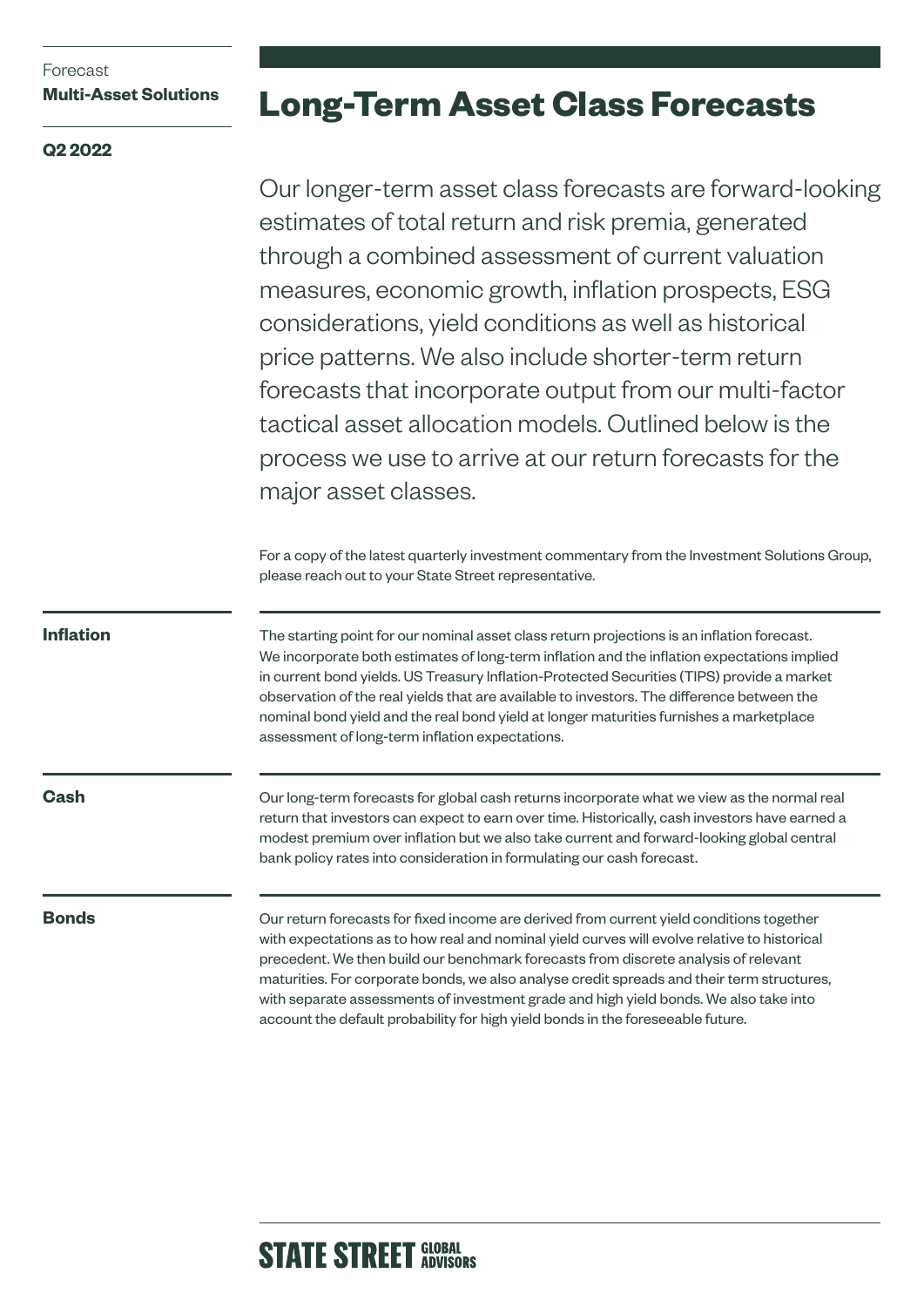

### **Equities**

Our long-term equity market return forecasts combine estimates of real return potential, derived from historical and current dividend yields, forecasted real earnings growth rates, expected share issuance or buyback yield, and potential for expansion or contraction of valuation multiples. Our way of estimating real earnings growth rates incorporates forecasts of GDP levels. Across both developed and emerging markets, variations in labour, capital and productivity levels result in region-specific differences in the GDP estimates, allowing for more region-appropriate forecasts for both developed and emerging market equities.

Another important feature of our equity forecasts is that they include elements of ESG through leveraging State Street Global Advisors' R-Factor scores. Improvements in a country's aggregated and normalised R-Factor scores are used to incrementally reduce its risk expectations within the forecast and the other way around.

### **Smart Beta**

Smart Beta forecasts are developed using MSCI World index forecasts as a starting point and adding expected alpha and beta adjustments as appropriate.

### **Private Equity**

Our long-term forecast for private equity is based upon past performance patterns of private equity funds relative to listed equity markets and our extrapolation of these performance patterns on a forward basis. According to several academic studies<sup>12,3</sup> the annual rate of return of private equity funds over the long term appears to be largely in line with that of listed equities after appropriate adjustments for leverage are made. Private equity funds seem to have been outperforming relative to listed equities before fees, but generally in line with them (on a leverage-adjusted basis) after fees.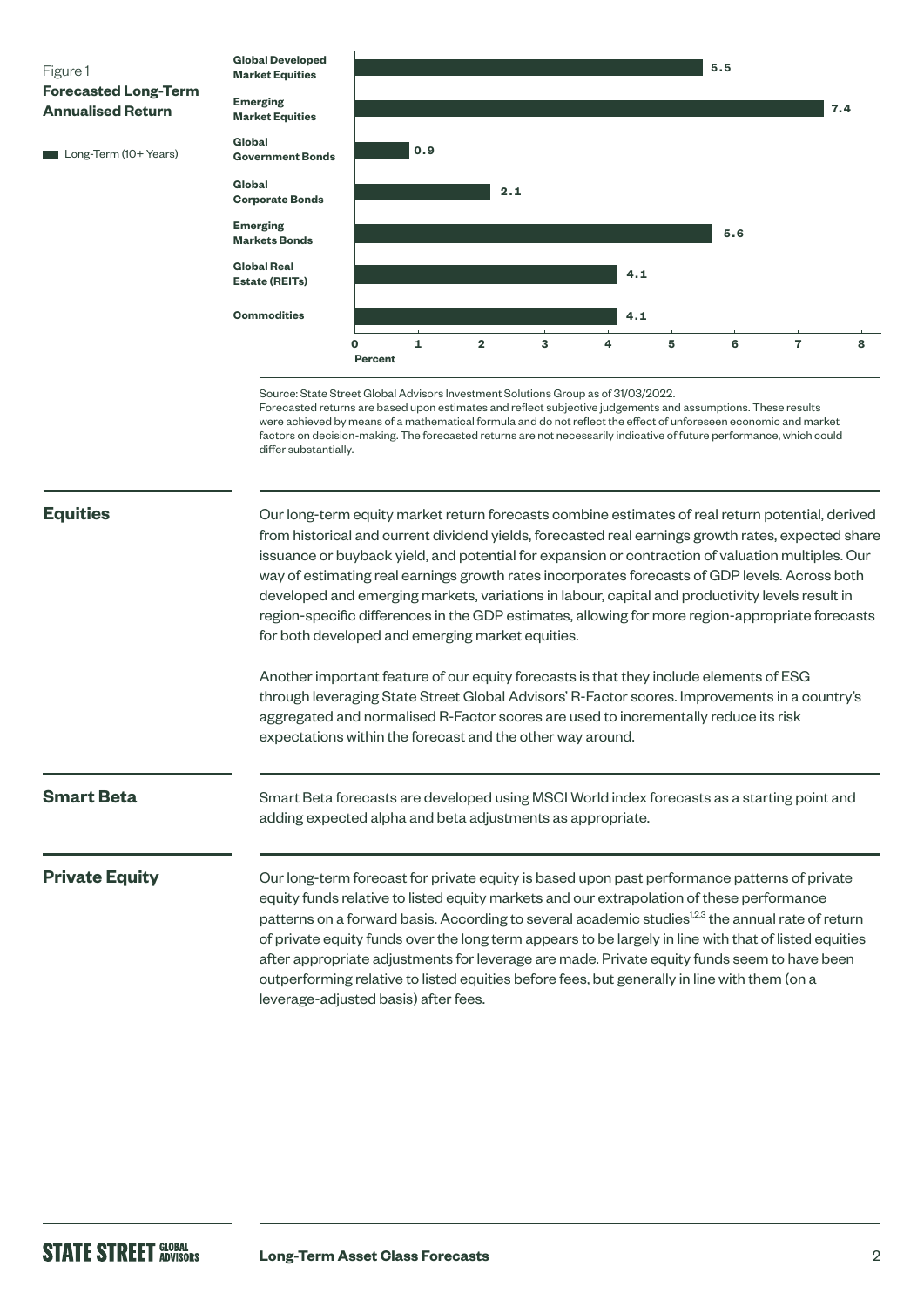### **REITs**

Real Estate Investment Trusts (REITs) have historically earned returns between bonds and stocks due to their stable income streams and potential for capital appreciation. Hence, we model it as a blend of two approaches. The first approach is to apply the average historical spread of the yields over Treasuries to forecast the expected return. The second approach is to account for inflation and long-term capital appreciation with the current dividend yield.

## **Commodities**

Our long-term commodity forecast is based on the level of world GDP, as a proxy for consumption demand, as well as on our inflation outlook. Additional factors affecting the returns to commodity investors include how commodities are held (e.g., physically, synthetically, or via futures) and the various construction methodologies of different commodity benchmarks. Futures-based investors have the potential to earn a premium by providing liquidity and capital to producers seeking to hedge market risk. This premium is greatest when the need for hedging is high, driving commodities to trade in backwardation, with future prices that are lower than spot prices. When spot prices are lower, however, the market is said to be in contango, and futures investors may realise a negative premium.

# **Long Horizon Risk**

We believe that over the long term, prices are anchored to some sort of a slow-moving, fundamentals-anchored process, while in the short term, these same prices cycle quasirandomly around such anchors. Thus, the returns on most financial assets can be effectively separated into a long-term component linked to economic fundamentals and a transient part linked to "excess volatility" or other noise. Such property of asset returns rhythms nicely with the investors' need to balance strategic portfolio optimality with the short-term risk control. With that in mind, we expanded our Long-Term Return Forecasts to include long-horizon risk estimates alongside ordinary, short-horizon ones.

| <b>Asset Class</b>                  | <b>Benchmark</b>                    | <b>Short</b><br><b>Term</b><br>1 Year (%) | Intermediate<br><b>Term</b><br>3-5 Years (%) | <b>Long Term</b><br>10+ Years<br>(% ) | Long-<br><b>Horizon</b><br><b>Risk</b><br>(Std Dev)<br>(%) | "Observed"<br>Short-<br><b>Horizon Risk</b><br>(Std Dev)<br>(%) |
|-------------------------------------|-------------------------------------|-------------------------------------------|----------------------------------------------|---------------------------------------|------------------------------------------------------------|-----------------------------------------------------------------|
| Global Equities (ACWI)              | <b>MSCI ACWI</b>                    | 6.6                                       | 6.4                                          | 5.7                                   | 4.7                                                        | 14.7                                                            |
| Global Equities (ACWI)<br>ex US     | <b>MSCI ACWI Ex USA</b>             | 6.4                                       | 6.8                                          | 6.0                                   | 5.1                                                        | 15.2                                                            |
| <b>Global Developed</b><br>(World)  | <b>MSCI World</b>                   | 6.4                                       | 6.2                                          | 5.5                                   | 4.7                                                        | 14.7                                                            |
| Global Developed ex US              | MSCI World ex USA                   | 5.8                                       | 6.2                                          | 5.5                                   | 5.1                                                        | 15.3                                                            |
| Global Developed ex US<br>Small Cap | MSCI World ex US<br>Small Cap       | 6.6                                       | 6.9                                          | 6.2                                   | 5.1                                                        | 16.2                                                            |
| US Large Cap                        | S&P 500                             | 6.7                                       | 6.2                                          | 5.5                                   | 4.6                                                        | 15.3                                                            |
| US Mid Cap                          | S&P MidCap 400                      | 6.6                                       | 6.4                                          | 5.7                                   | 4.7                                                        | 17.9                                                            |
| US Small Cap                        | S&P Small Cap 600                   | 6.8                                       | 6.7                                          | 6.0                                   | 5.1                                                        | 19.5                                                            |
| Europe                              | <b>MSCI</b> Europe                  | 6.2                                       | 6.5                                          | 5.7                                   | 5.2                                                        | 15.9                                                            |
| Euro                                | <b>MSCI</b> Euro                    | 5.8                                       | 6.0                                          | 5.1                                   | 5.7                                                        | 19.6                                                            |
| Developed Pacific                   | <b>MSCI Pacific</b>                 | 4.7                                       | 5.3                                          | 4.8                                   | 5.8                                                        | 18.0                                                            |
| Global Value Tilted                 | <b>MSCI World Value</b><br>Weighted | 6.2                                       | 6.0                                          | 5.3                                   | 4.9                                                        | 15.2                                                            |
| <b>Global Quality Tilted</b>        | <b>MSCI World Quality</b>           | 6.6                                       | 6.4                                          | 5.7                                   | 4.0                                                        | 14.0                                                            |
| Global Momentum Tilted              | <b>MSCI World</b><br>Momentum       | 7.6                                       | 7.3                                          | 6.6                                   | 5.1                                                        | 15.5                                                            |
| Global Minimum Variance             | <b>MSCI World</b><br>Minimum Vol    | 6.8                                       | 6.6                                          | 6.0                                   | 3.4                                                        | 10.9                                                            |

Figure 2 **SSGA Asset Class Return Forecasts** As of 31 March 2022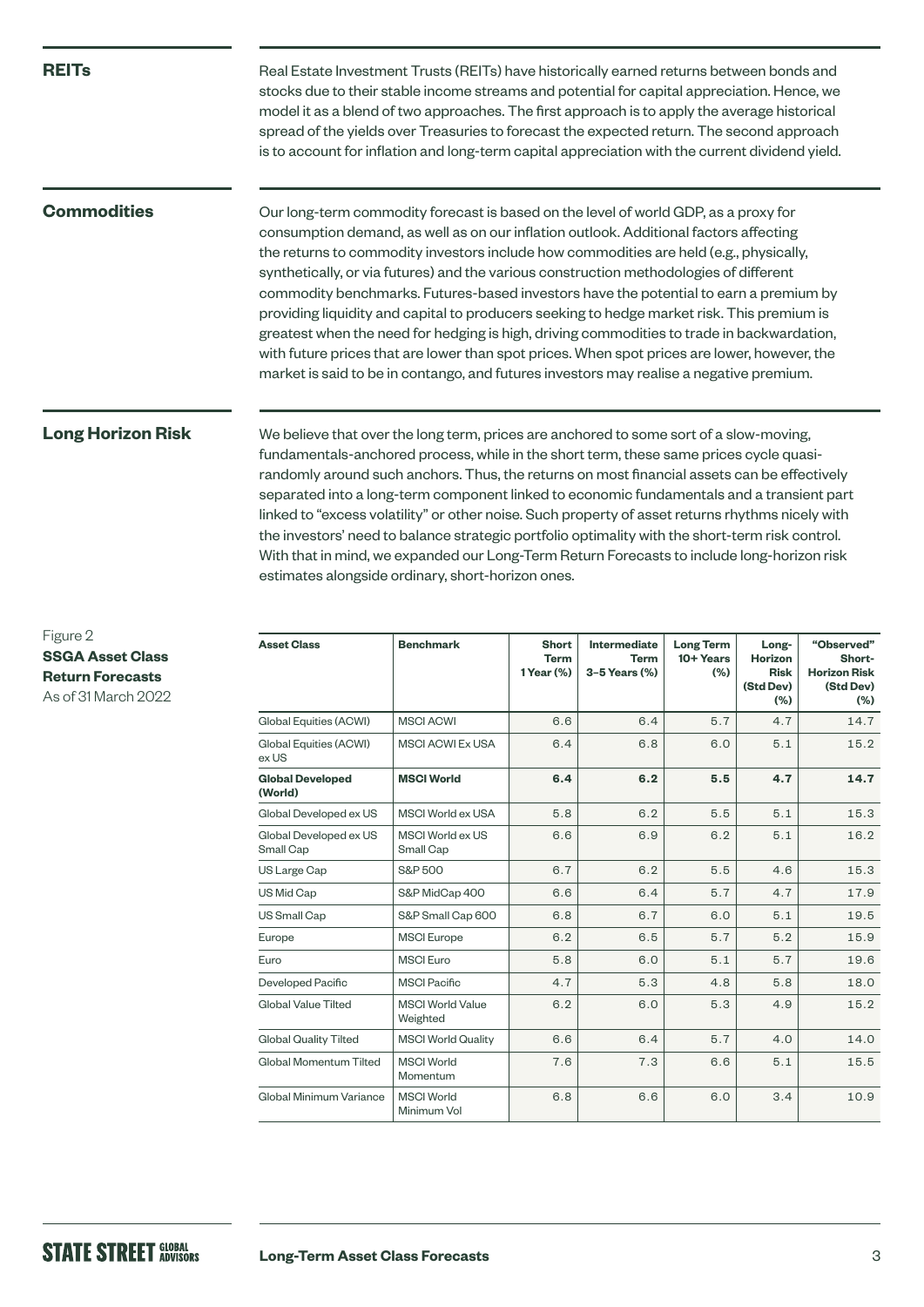| <b>Asset Class</b>                            | <b>Benchmark</b>                                                                                  | <b>Short</b><br>Term<br>1 Year (%) | Intermediate<br><b>Term</b><br>3-5 Years (%) | <b>Long Term</b><br>10+ Years<br>(%) | Long-<br>Horizon<br><b>Risk</b><br>(Std Dev)<br>$(\% )$ | "Observed"<br>Short-<br><b>Horizon Risk</b><br>(Std Dev)<br>$(\%)$ |
|-----------------------------------------------|---------------------------------------------------------------------------------------------------|------------------------------------|----------------------------------------------|--------------------------------------|---------------------------------------------------------|--------------------------------------------------------------------|
| <b>Emerging Markets (EM)</b>                  | <b>MSCIEM</b>                                                                                     | $\overline{\phantom{0}}$           | 8.4                                          | 7.4                                  | 8.4                                                     | 21.0                                                               |
| <b>EM</b> Asia                                | <b>MSCI EM Asia</b>                                                                               |                                    | 8.3                                          | 7.3                                  | 7.2                                                     | 22.0                                                               |
| <b>EM EMEA</b>                                | <b>MSCI EM EMEA</b>                                                                               |                                    | 7.6                                          | 7.4                                  | 5.6                                                     | 20.1                                                               |
| <b>EM Latin America</b>                       | <b>MSCI EM Latin</b><br>America                                                                   |                                    | 11.3                                         | 9.8                                  | 12.4                                                    | 27.7                                                               |
| <b>Global Government</b><br><b>Bonds</b>      | <b>BofA Global</b><br><b>Government</b><br><b>Bond Index</b>                                      | 0.7                                | 0.6                                          | 0.9                                  | 1.1                                                     | 3.8                                                                |
| <b>Global Corporate</b>                       | <b>Barclays Global</b><br><b>Aggregate</b><br>Corporate                                           | 1.7                                | 1.4                                          | 2.1                                  | 1.7                                                     | 7.4                                                                |
| Non-US<br><b>Government Bonds</b>             | Citi WGBI NonUSD                                                                                  | 0.1                                | 0.1                                          | 0.5                                  | 1.3                                                     | 3.8                                                                |
| Non-US Corporate Bonds                        | BofA Merrill Lynch<br>Global Large Cap<br>Corporate Ex/<br>Barclays Global Agg<br>$x -$ Corporate | 1.2                                | 1.1                                          | 1.6                                  | 2.4                                                     | 11.4                                                               |
| US Government Bond                            | Barclays U.S.<br>Aggregate<br>Government                                                          | 2.5                                | 2.1                                          | 2.1                                  | 1.4                                                     | 5.0                                                                |
| US Investment<br>Grade Bond                   | Barclays U.S.<br>Agg Bond                                                                         | 2.3                                | 2.2                                          | 2.3                                  | 1.3                                                     | 4.4                                                                |
| US High Yield Bond                            | BofA U.S. High Yield                                                                              | 4.1                                | 3.9                                          | 4.3                                  | 3.1                                                     | 8.7                                                                |
| <b>US TIPS Bond</b>                           | Barclays U.S.<br><b>Treasury Inflation</b><br>Protected<br>Notes (TIPS)                           | $-3.0$                             | $-0.1$                                       | 0.9                                  | 1.5                                                     | 6.4                                                                |
| <b>US Long Treasury</b><br><b>STRIPS Bond</b> | <b>Barclays Treasury</b><br>US STRIPS 20Y+                                                        | 3.5                                | 0.1                                          | $-0.3$                               | 4.4                                                     | 23.9                                                               |
| Euro Government Bonds                         | <b>BofA</b> Euro<br>Government                                                                    | $-0.5$                             | $-0.2$                                       | 0.5                                  | 1.2                                                     | 4.7                                                                |
| Euro Corporate Bonds                          | BofA Merrill Lynch<br>Euro Corporate                                                              | 0.4                                | 0.4                                          | 1.1                                  | 1.2                                                     | 4.2                                                                |
| Euro High Yield Bonds                         | BofA Euro High Yield                                                                              | 2.2                                | 2.1                                          | 2.9                                  | 3.8                                                     | 12.1                                                               |
| Japanese<br>Government Bonds                  | Citi Japanese<br><b>GBI JPY</b>                                                                   | 0.1                                | 0.3                                          | 0.2                                  | $1.1\,$                                                 | 3.9                                                                |
| Japanese<br>Corporate Bonds                   | BofA Japan<br>Corporate                                                                           | 0.2                                | 0.2                                          | 0.3                                  | 0.4                                                     | 2.0                                                                |
| <b>UK Government Bonds</b>                    | Citi UK GBI GBP                                                                                   | 1.5                                | 0.6                                          | 0.8                                  | 1.8                                                     | 7.4                                                                |
| UK Corporate Bonds                            | <b>BofA UK Corporate</b>                                                                          | 2.3                                | 1.9                                          | 2.2                                  | 1.7                                                     | 7.2                                                                |
| <b>Emerging Markets</b><br><b>Bonds</b>       | <b>JPM EMBI Plus</b>                                                                              | 3.4                                | 4.3                                          | 5.6                                  | 3.5                                                     | 13.4                                                               |
| <b>Global Real Estate</b><br>(REITs)          | <b>FTSE EPRA/</b><br><b>NAREIT Developed</b>                                                      | 3.7                                | 4.2                                          | 4.1                                  | 6.6                                                     | 18.1                                                               |
| <b>Commodities</b>                            | <b>Bloomberg</b><br><b>Commodity</b>                                                              | 9.9                                | 4.2                                          | 4.1                                  | 5.4                                                     | 15.4                                                               |
| Hedge Funds                                   | <b>HFRI Fund of Funds</b><br>Composite Index                                                      | 5.5                                | 5.4                                          | 5.2                                  | 2.4                                                     | 5.9                                                                |
| Private Equity                                | <b>Burgiss</b><br>Private Equity                                                                  | 7.8                                | 8.1                                          | 7.1                                  | 6.5                                                     | 11.7                                                               |
| Private Debt                                  | <b>Burgiss Private Debt</b>                                                                       |                                    | 6.3                                          | 6.9                                  | 3.4                                                     | 7.6                                                                |
| US Cash                                       | BofA 3 Month T-Bill                                                                               | 0.9                                | 1.8                                          | 1.9                                  | 0.7                                                     | 1.0                                                                |
| UK Cash                                       | JPM UK Cash Index                                                                                 | 1.0                                | 1.5                                          | 1.6                                  | 1.0                                                     | 1.3                                                                |
| EMU Cash                                      | JPM EUR Cash Index                                                                                | $-0.5$                             | 0.5                                          | 1.1                                  | 0.9                                                     | 1.2                                                                |
| Canada Cash                                   | JP Morgan Cash<br>Index Canada (3 M)                                                              | 1.1                                | 1.8                                          | 1.9                                  | 0.8                                                     | 1.0                                                                |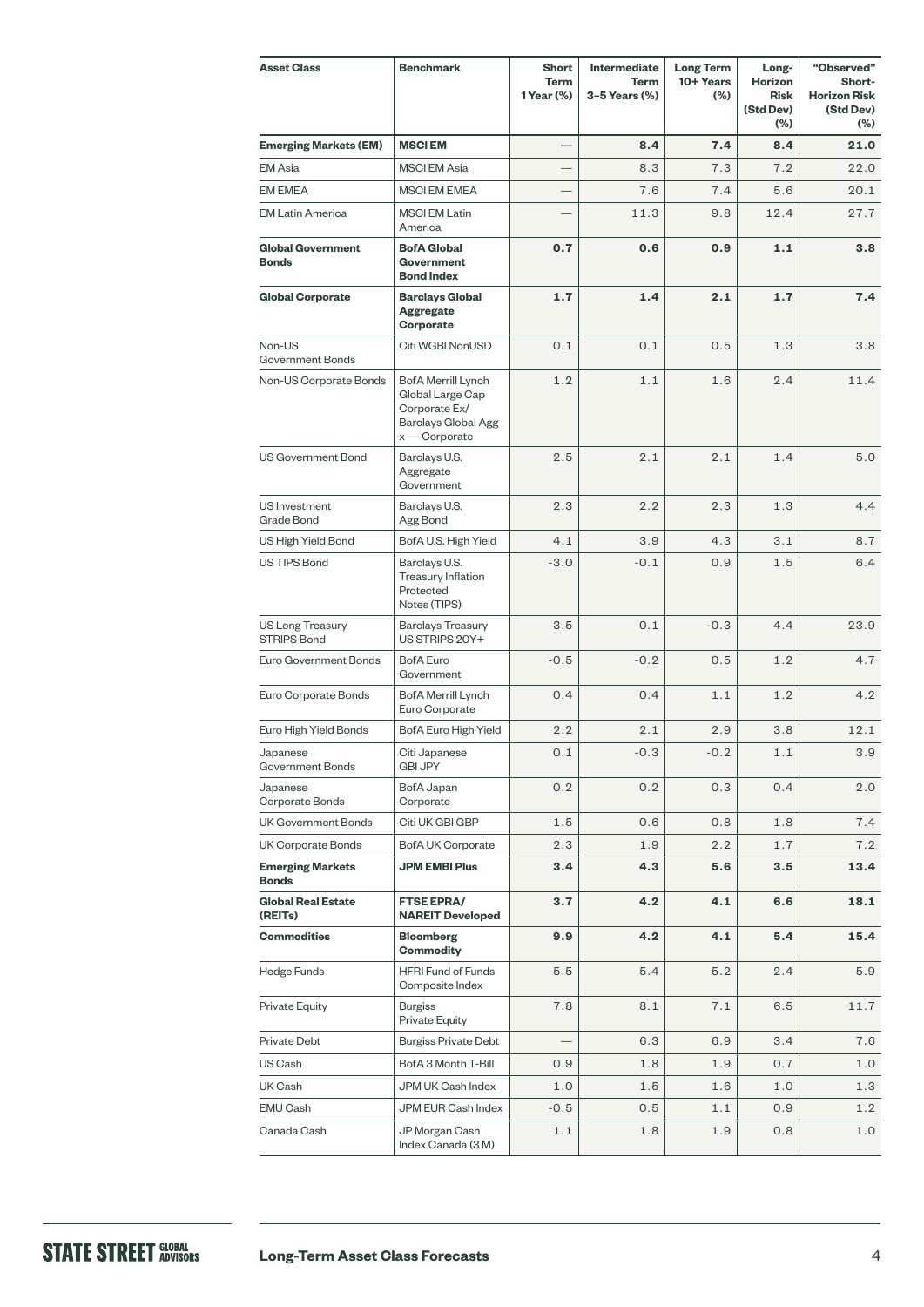| <b>Asset Class</b>   | <b>Benchmark</b> | <b>Short</b><br>Term<br>1 Year (%) | Intermediate<br><b>Term</b><br>$3-5$ Years $(\%)$ | <b>Long Term</b><br>10+ Years<br>(% ) | Long-<br><b>Horizon</b><br><b>Risk</b><br>(Std Dev)<br>$(\% )$ | "Observed"<br>Short-<br><b>Horizon Risk</b><br>(Std Dev)<br>(%) |
|----------------------|------------------|------------------------------------|---------------------------------------------------|---------------------------------------|----------------------------------------------------------------|-----------------------------------------------------------------|
| US Inflation         |                  |                                    | 2.8                                               | 2.3                                   |                                                                |                                                                 |
| UK Inflation         |                  |                                    | 2.2                                               | 2.1                                   |                                                                |                                                                 |
| <b>EMU</b> Inflation |                  |                                    | 2.0                                               | 2.0                                   |                                                                |                                                                 |
| Canada Inflation     |                  |                                    | 2.3                                               | 2.1                                   |                                                                |                                                                 |

Source: The forecasted returns are annual arithmetic averages based on State Street Global Advisors' Investment Solutions Group 31 March 2022 forecasted returns and long-term standard deviations. The forecasted performance data is reported on a gross of fees basis. Additional fees, such as the advisory fee, would reduce the return. For example, if an annualised gross return of 10% was achieved over a five-year period and a management fee of 1% per year was charged and deducted annually, then the resulting return would be reduced from 61% to 53%. The performance includes the reinvestment of dividends and other corporate earnings and is calculated in the local (or regional) currency presented. It does not take into consideration currency effects. The forecasted performance is not necessarily indicative of future performance, which could differ substantially.

Note: Forecasts apply to the listed primary benchmarks and other asset class benchmarks as long as they are substantially similar.

- **Endnotes** <sup>1</sup> L'Her, Jean-Francois, Rossita Stoyanova, Kathryn Shaw, William Scott, and Charissa Lai. "A Bottom-Up Approach to the Risk-Adjusted Performance of the Buyout Fund Market." *Financial Analyst Journal,* Vol. 72, No. 4, pp. 36–48 (2016).
	- 2 Phalippou, Ludovic. "Performance of Buyout Funds Revisited." *Review of Finance,* vol. 18, no. 1 (January): 189–218 (2014).
- 3 Alexander Rudin and Daniel Farley. 2022. "Public and private equity returns: different or same?" *Journal of Portfolio Management,* forthcoming.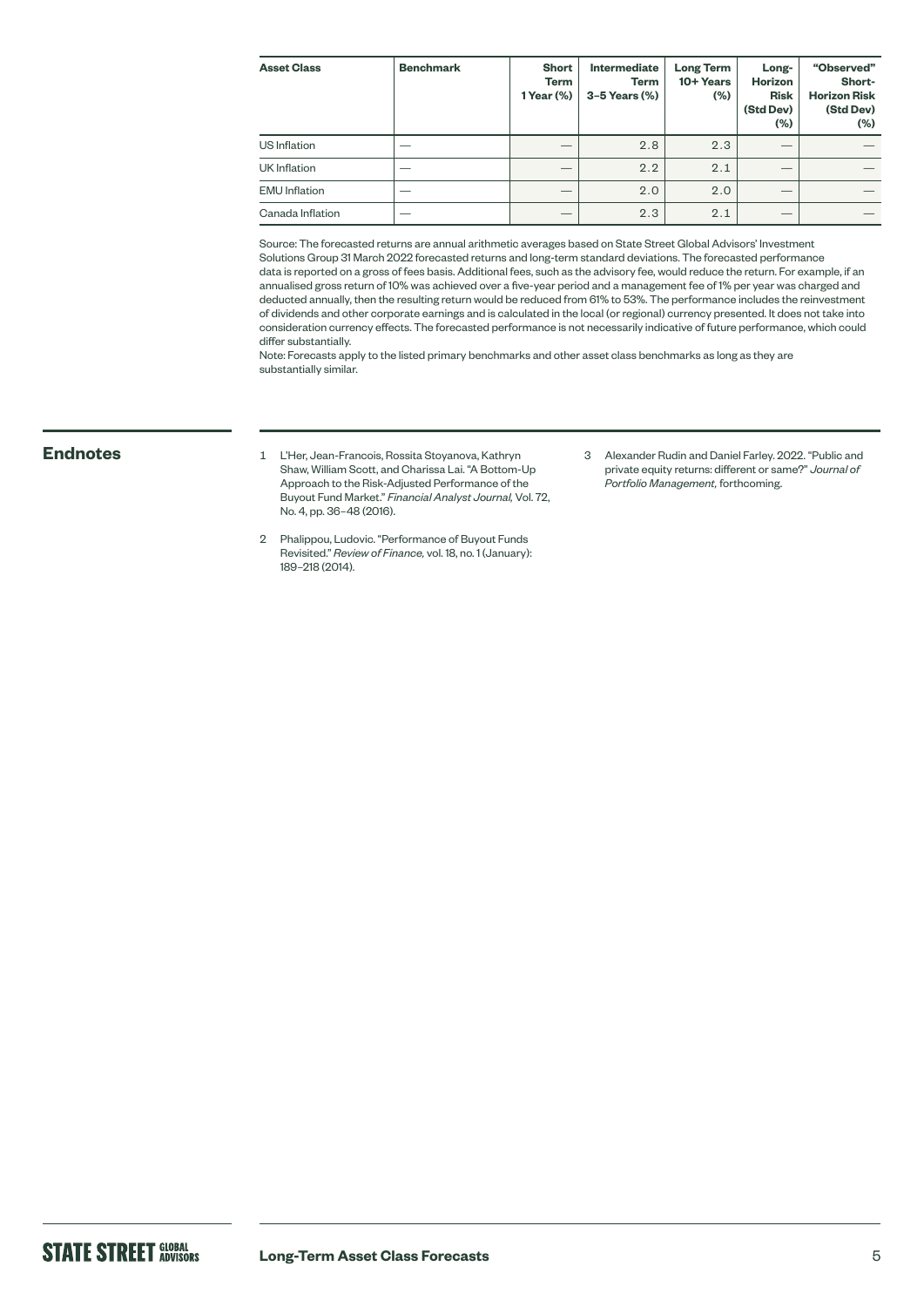# **About State Street Global Advisors**

Our clients are the world's governments, institutions and financial advisors. To help them achieve their financial goals we live our guiding principles each and every day:

- Start with rigor
- Build from breadth
- Invest as stewards
- Invent the future

For four decades, these principles have helped us be the quiet power in a tumultuous investing world. Helping millions of people secure their financial futures. This takes each of our employees in 30 offices around the world, and a firm-wide conviction that we can always do it better. As a result, we are the world's fourth-largest asset manager\* with US \$4.02 trillion† under our care.

† This figure is presented as of March 31, 2022 and includes approximately \$73.35 billion USD of assets with respect to SPDR products for which State Street Global Advisors Funds Distributors, LLC (SSGA FD) acts solely as the marketing agent. SSGA FD and State Street Global Advisors are affiliated.

### **[ssga.com](http://ssga.com)**

### Marketing communication.

Information Classification: General

### **Glossary**

Bloomberg Barclays U.S. Corporate High Yield Index A fixed-income benchmark of US dollar-denominated, high-yield and fixed-rate corporate bonds. Securities are classified as high yield if the middle rating of Moody's, Fitch and S&P is Ba1/BB+/BB+ or below. Bonds from issuers with an emerging markets country of risk, based on Barclays' emerging markets country definition, are excluded.

Commodities A generic, largely unprocessed, good that can be processed and resold. Commodities traded in the financial markets for immediate or future delivery include grains, metals, and minerals.

**Credit Spreads** The spread between Treasury securities and non-Treasury securities that are identical in all respects except for quality rating.

### Dividend Equities and Dividend

**Yield** Equity securities that pay dividends. A dividend is a distribution of a portion of a company's earnings, decided by the board of directors, to a class of its shareholders. Dividends can be issued as cash payments, as shares of stock, or other property. Equity, also known as stock, is a type of security that

signifies ownership in a corporation and represents a claim on part of the corporation's assets and earnings. The dividend yield is the ratio of the dividend paid per share of issued equity over the share price.

Inflation An overall increase in the price of an economy's goods and services during a given period, translating to a loss in purchasing power per unit of currency. Inflation generally occurs when growth of the money supply outpaces growth of the economy. Central banks attempt to limit inflation, and avoid deflation, in order to keep the economy running smoothly.

MSCI World Index The MSCI World Index is a free-float weighted equity index. It includes about 1,600 stocks from developed world markets, and does not include emerging markets.

Nominal Bond Yield The annual income that an investor receives from a bond divided by the par value of the security. The result, stated as a percentage, is the same as the rate of interest the security pays.

Private Equity An umbrella term for large amounts of money raised directly from accredited individuals and institutions and pooled in a fund that invests in a range of business ventures.

Real Interest Rates, or Real Yields An interest rate that takes into consideration the actual or expected inflation rate, which is the actual amount of yield an investor receives.

The real rate is the calculation of the "nominal" interest rate minus the inflation rate as follows: Real Interest Rate = Nominal Interest Rate — Inflation.

### REITs (Real Estate Investment

Trusts) Publicly traded companies that pool investors' capital to invest in a variety of real estate ventures, such as apartment and office buildings, shopping centers, medical facilities, industrial buildings, and hotels.

**Tactical Asset Allocation Models Illustrate** a dynamic approach to asset management that emphasises exposure to asset classes that are designed to enhance returns or control drawdowns.

### Yield Curve (e.g., US Treasury

**Curve)** A graph or line that plots the interest rates or yields of bonds with similar credit quality but different durations, typically from shortest to longest duration. When the yield curve is said to be "flat," it means the difference in yields between bonds with shorter and longer durations is relatively narrow. When the yield curve is said to be "steep," it means the difference in yields between bonds with shorter and longer durations is relatively wide.

### State Street Global Advisors Worldwide Entities

Abu Dhabi: State Street Global Advisors Limited, ADGM Branch, Al Khatem Tower, Suite 42801, Level 28, ADGM Square, Al Maryah Island, P.O Box

76404, Abu Dhabi, United Arab Emirates. Regulated by the ADGM Financial Services Regulatory Authority. T: +971 2 245 9000. Australia: State Street Global Advisors, Australia, Limited (ABN 42 003 914 225) is the holder of an Australian Financial Services License (AFSL Number 238276). Registered office: Level 14, 420 George Street, Sydney, NSW 2000, Australia. T: +612 9240-7600. F: +612 9240-7611. Belgium: State Street Global Advisors Belgium, Chaussée de La Hulpe 185, 1170 Brussels, Belgium. T: +32 2 663 2036. State Street Global Advisors Belgium is a branch office of State Street Global Advisors Europe Limited, registered in Ireland with company number 49934, authorised and regulated by the Central Bank of Ireland, and whose registered office is at 78 Sir John Rogerson's Quay, Dublin 2. Canada: State Street Global Advisors, Ltd., 1981 McGill College Avenue, Suite 500, Montreal, Qc, H3A 3A8, T: +514 282 2400 and 30 Adelaide Street East Suite 800, Toronto, Ontario M5C 3G6. T: +647 775 5900. France: State Street Global Advisors Europe Limited, France Branch ("State Street Global Advisors France") is a branch of State Street Global Advisors Europe Limited, registered in Ireland with company number 49934, authorised and regulated by the Central Bank of Ireland, and whose registered office is at 78 Sir John Rogerson's Quay, Dublin 2. State Street Global Advisors France is registered in France with company number RCS Nanterre 899 183 289, and its office is located at Coeur Défense — Tour A — La Défense 4, 33e étage, 100, Esplanade du Général de Gaulle, 92 931 Paris La Défense Cedex, France. T: +33 1 44 45 40 00. F: +33 1 44 45 41 92.

# **STATE STREET GLOBAL**

<sup>\*</sup> Pensions & Investments Research Center, as of December 31, 2020.